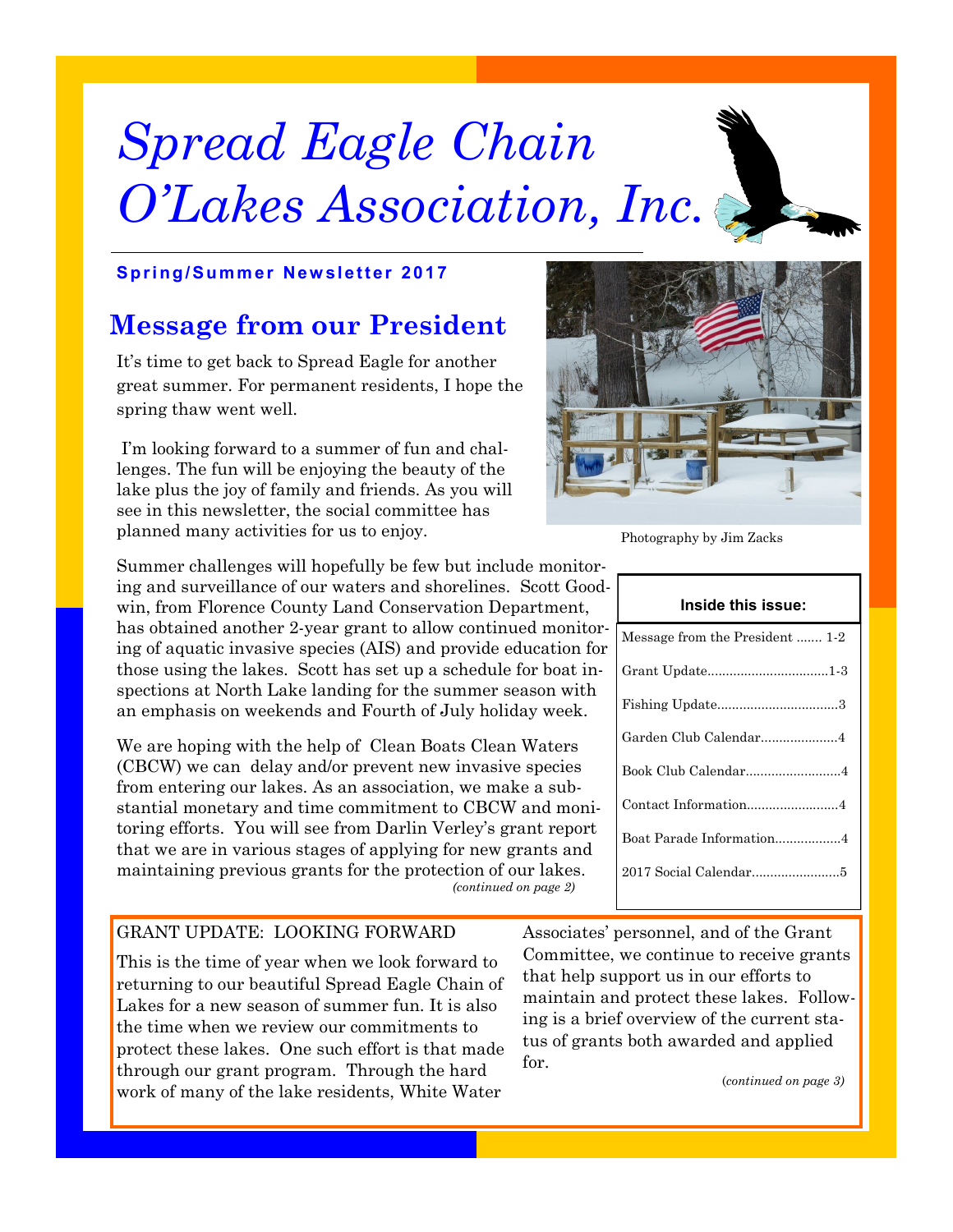## Message from the President (*continued from page 1)*

Darlin Verley, with the grant committee has diligently worked over the winter to ensure we will get the maximum grant funds available. In addition, as part of the WDNR Early Detection and Response Grant, Dr. Dean Premo of White Water Associates, has provided a detailed report of

their results of monitoring invasive species. Unfortunately they have identified another invasive species, the yellow iris, (*Iris pseudacorus).* The yellow iris is not native to this area and competes with native foliage. You will find Dr. Premo's complete report on the SECOLA's website: [www.SpreadEagleChain.org](file:///C:/Users/Debra/Documents/Newsletter) .

Our SECOLA membership for 2016 was 212 members with a total number of lake properties of 342. As this newsletter goes to print we are currently at 102 paid members for 2017. Thanks go out to Jennifer Kellstrom and Martie Muzzy for getting the word out to encourage Spread Eagle property

owners to join. The board is in the process of looking at adding a secure page to the SECOLA website to use for online dues and other contributions such as funding for the Fourth of July fireworks, invasive species funds and fish stocking. We hope this will make it easier for residents to participate.

Another item I want to share is the fact that I occasionally get flyers and e-mails from persons interested in providing services for Spread Eagle residents; such as cottage opening, closing and maintenance. We have a strict policy of not giving out our member's names, addresses or e-mail addresses. I am willing to share the businesses who have contacted me if you want to call or email me. This would not be an endorsement of their services.

Hope to see you around the lake this summer! Ed Patrick



Carl & Sara Sundberg 1970

## Fishing in the Old Days by Carl Sundberg

Fishing in the "old days" started for some of us by feeding stale bread to bluegills off the dock. The neighbor kids had a big school of sunfish swim by daily and when they left the lake for the season, I thought I would try to catch some. I did not have a pole but could throw a sinker with a bread ball on a hook. This worked to catch a bucket full of sunfish and I caught my first bass of about 10 inches. By today's standards our first rods and reels were primitive. We used 20# black line on casting reels that hardly worked.

In the 1950's we progressed from bread to worms that we dug ourselves in the leaves and moist dirt. My sister, Chris Warren, Barrett McGregor and I took off across West Lake with our rods, worms and some peanut butter sandwiches. It doesn't get much better than that! No boating licenses were needed by 12 year-olds to operate the 5 horse power Johnson.



### Iris pseudacorus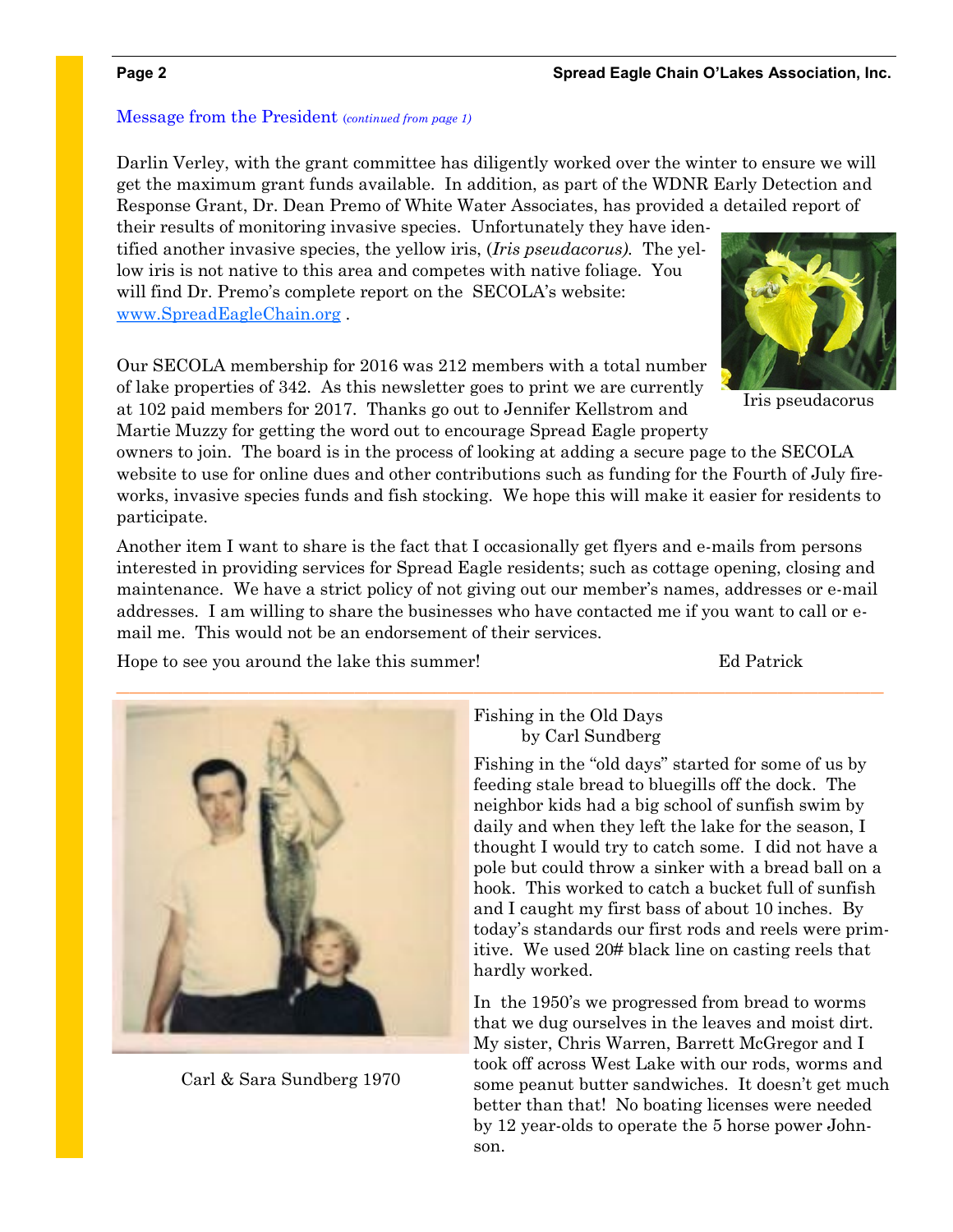## **Newsletter Spring/Summer 2017**

GRANT UPDATE: LOOKING FORWARD *(continued from page 1)*

Aquatic Invasive Species Grant: Early Detection and Response (Extension)

This is a current grant. Due to factors beyond the control of either White Waters Associates or SECOLA, it was necessary to request an extension from the original proposed end date of December 31, 2016 to June 30, 2017. This provided time to complete some fieldwork, prepare the final documentation and billing, and submit the final reports and invoices.

Total Grant Value: \$26,756

Aquatic Invasive Species Grant: Education, Prevention, and Planning (recently awarded).

Start date February 15, 2017, end date December 31, 2017. This grant was applied for as a means of insuring that SECOLA was financially able to continue its efforts until we get (or in the event that we do not get) funding through the grant applied for but not yet awarded (see the "currently applied for" grant listed below). Total Grant Value: \$11,576

Aquatic Invasive Species Grant: Establish Population Control (currently applied for).

Proposed start date April 15, 2017, end date June 30, 2020. Total Grant Value: \$34,956

I am so proud of what we have accomplished and of those who have played an active role in this effort. Let's keep up the good work.

> Darlin Verley SECOLA Grant Chairperson

## *Sails at Half-Mast*

*If you have anyone you would like to honor in this section please contact Deb Cini: 715-696-3653 or debcini7@gmail.com*

## Fishing Update

Greg Matzke, Fisheries Biologist, reported the Wisconsin DNR stocked 2,790, 7.5 inch Walleyes in the fall of 2016. The same number was stocked in 2014 under the Wisconsin Walleye Initiative. The next survey in the spring of 2019 will determine how effective the stockings have been.



Colors of Winter, photo by Jack Zacks

## Fishing in the Old Days (*continued from page 2*)

We caught bluegills, perch and rock bass with our live bait and ate our sandwiches. By the late 1950"s we were throwing lures like pikie minnows and zara spooks. Our greatest success was night fishing with jitterbugs and hula poppers. At night, the fish couldn't see the thick black line and that helped us catch bass. My dad, my uncle and I would take the twenty minute trip to East Lake in our heavy Thompson wood boat with a 5hp motor. On one of those memorable trips my uncle hooked a tree on the island and while they were retrieving the lure I cast out in the lake and caught a 5lb, 25" walleye. She bit on a hula popper (a surface lure). A few years later an identical fish was caught on the same lure in Middle Lake.

By the 1960's we started using spinning rods and reels with more invisible monofilament line. Lures became more realistic, resembling fish. My wife, Lois, could cast a floating rapala and catch her limit of bass in a few hours as I rowed the boat. Trolling motors were heaven sent in the next decade, as we could both fish at the same time! However, I don't regret rowing quietly for my wife and uncles; it was quality time.

I can count about two dozen relatives and many more non-relatives that have hooked trees and weeds with me over the years. I remember the fish that bit along with a muskrat on my uncle's line. We had to cub it to unhook it from the line. My brother-in-law, Larry Warren, even unhooked an owl that thought his jitterbug was a frog at night. Those were the days!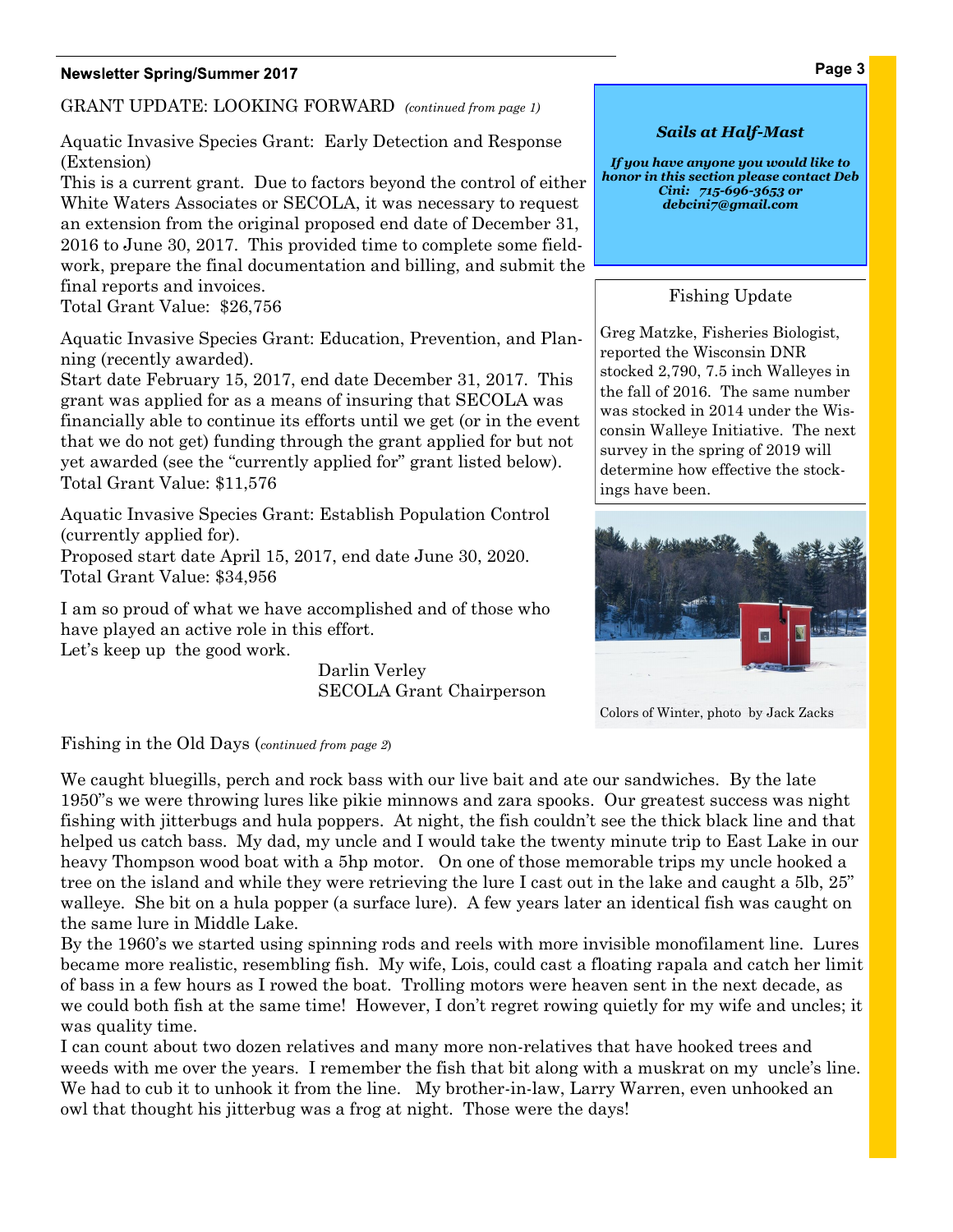| <b>SECOLA 2017 Garden Club</b> |                                          |                           |  |  |
|--------------------------------|------------------------------------------|---------------------------|--|--|
| May 11                         | Tony's Green Thumb Nursery               | Deb Cini                  |  |  |
| June 8                         | Annual Tea Party/"Yardening"             | Donna Fattes/Cathy Curran |  |  |
| June 22                        | Peony Garden Tour/Waterfront Restoration | Cathy Curran              |  |  |
| July 20                        | Harmony Arboretum                        | Mary Brien                |  |  |
| Aug $3$                        | Garden Tour & Annual Meeting             | Joyce Melin               |  |  |
| Aug $24$                       | Un-Birthday Party                        | Deb Cini                  |  |  |

The Garden Club would like to extend an invitation to all members of SECOLA. Members range from novice to master gardeners. Please contact Deb Cini (715) 696-3653 or Cathy Curran (715) 696-3361 if you would like more information. Donna Fattes, Secretary, will mail out a detailed event letter to all garden club members.

| <b>SECOLA 2017 Book Club</b> |                              |                  |                      |  |  |
|------------------------------|------------------------------|------------------|----------------------|--|--|
| <b>DATE</b>                  | $\overline{ \text{BOOK}}$    | <b>AUTHOR</b>    | LEAD                 |  |  |
| June 7                       | Tribe                        | Sebastian Junger | Martha Nagel         |  |  |
| June $21$                    | The Nightingale              | Kristin Hannah   | Dianna Brice         |  |  |
| July 12                      | The Girl on the Train        | Paula Hawkins    | Terry Sovey          |  |  |
| July 26                      | The Light Between the Oceans | M.L. Steadman    | Jackie Klungness     |  |  |
| Aug 9                        | Nine Parts of Desire         | Geraldine Brooks | Marion Anderson-Peat |  |  |
| Aug $23$                     | Clementine                   | Sonia Purnell    | Holly Wissing        |  |  |

New members are always welcome to join the book club. All meetings take place at the Florence Library at 11am

### **Contact Information**

| <b>Officers</b>                                                       |  |  |  |  |
|-----------------------------------------------------------------------|--|--|--|--|
| PresidentEd Patrick  785-224-1078                                     |  |  |  |  |
| Vice-President Gary Weber  630-251-8424                               |  |  |  |  |
| TreasurerDana Colenso715-696-6026                                     |  |  |  |  |
| SecretaryJoan Will 630-561-1964                                       |  |  |  |  |
| <b>Standing Committees</b>                                            |  |  |  |  |
| Natural ResourcesCarl Sundberg715-696-3442                            |  |  |  |  |
| PublicationsDeb Cini715-696-3653<br>Jane Patrick785-478-1814          |  |  |  |  |
| Water SafetyJay Weber414-791-2974<br>Joe Buchanan305-720-6467         |  |  |  |  |
| <b>Building ZoningGrant Erickson .715-696-3287</b>                    |  |  |  |  |
| Lake GrantsDarlin Verley262-366-5020<br>Jack Fortier715-696-3349      |  |  |  |  |
| MembershipJennifer Kellstrom715-696-3667<br>Martie Muzzy 484-364-6615 |  |  |  |  |
| NominationsCathy Curran715-696-3361                                   |  |  |  |  |
| <b>Public RelationsMarion Anderson-Peat715-696-</b><br>6356           |  |  |  |  |

## **2017 4th of July Parade**

## **Theme: 4th of July through the Decades**

**This year you can pre-register your boat by calling Cathy Curran (715) 696-3361 or Joyce Melin (715)- 629-9300** 

**For those participating in the parade there will be an ice cream social starting at noon followed by the parade at 1pm.** 

### **From the editors:**

This newsletter is published by the Spread Eagle Chain O'Lakes Association, Inc..

We welcome your comments, any articles or photos of general interest to the members for publication consideration. We would like to include articles and pictures that highlight the history of the Chain if you have any stories you would like to share.

Please forward your materials via e-mail to: Deb Cini [\(debcini7 @gmail.com\)](file:///C:/Users/Debra/Documents/Newsletter Spring 2017) or Jane Patrick [\(grams2745@gmail.com\)](file:///C:/Users/Debra/Documents/Newsletter Spring 2017). Our mailing address is: P.O. Box 413 Florence, Wisconsin 54121. Articles for the fall/winter newsletter are due September 30, 2017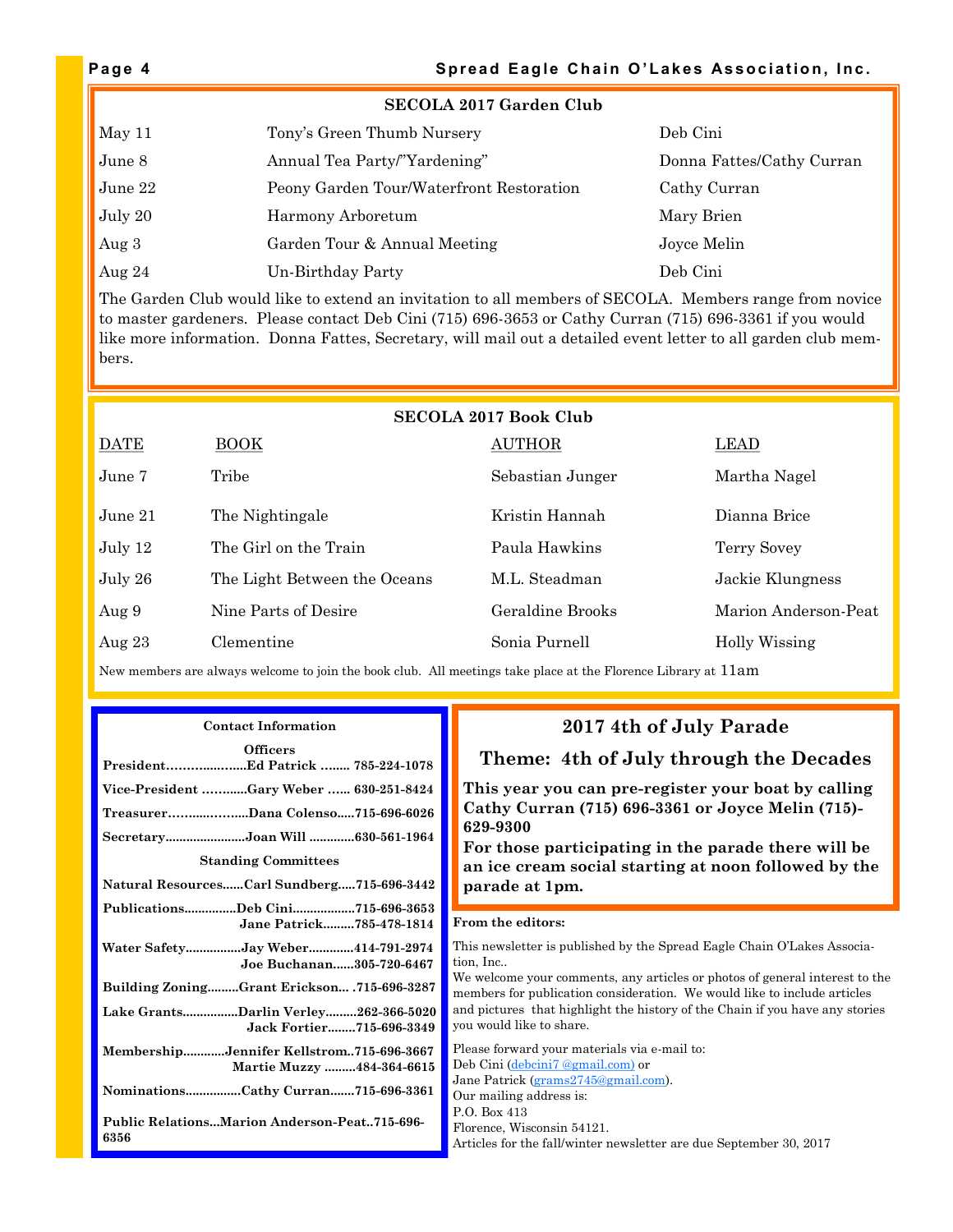## **Calendar of Events**

## **Summer-Fall 2017 Social Schedule**

| <b>DATE</b>                                              | <b>EVENT</b>                                                 | <b>CONTACTS</b>                                                                                               |
|----------------------------------------------------------|--------------------------------------------------------------|---------------------------------------------------------------------------------------------------------------|
| <b>ANNUAL EVENTS</b>                                     |                                                              |                                                                                                               |
| Mon June 19                                              | Golf Outing (2pm)                                            | Betty Rahm (715) 696-3305<br>Nancy Dewey (715) 528 4422                                                       |
| Mon July 3                                               | Fireworks at Dusk                                            | Ed Patrick (785) 224-1078                                                                                     |
| Tues July 4                                              | Ice Cream Social (12pm) followed by the<br>boat parade (1pm) | Joyce Melin (715) 629-9300<br>Cathy Curran (715) 696-3361<br>Jennifer McGregor-wooden boats<br>(312) 310-1744 |
| Sat July 15                                              | SECOLA Annual Meeting (10am)                                 | Ed Patrick (785) 224-1078                                                                                     |
| <b>MONTHLY EVENTS</b>                                    | <b>SECOLA DINNERS</b>                                        | Cocktails at 5pm Dinner at 6pm                                                                                |
| Mon June 19                                              | Pine Grove Country Club                                      | Betty Rahm (715) 696-3305<br>Nancy Dewey (715) 528-4422                                                       |
| Tues July 18                                             | Chippewa Club                                                | Marcia McGregor (906) 396-2299<br>Deb Cini (715) 696-3653                                                     |
| Mon Aug 21                                               | The Chuck Wagon-Family Picnic                                | Cindy Weber (630) 337-5736 or<br>grwa6@att.net                                                                |
| Mon Sept 18                                              | El Capitan                                                   | Jane Patrick (785) 478-1814<br>Vicki Faust (906) 396-8554                                                     |
| <b>LADIES OF THE LAKES</b>                               | $5pm-7pm$                                                    |                                                                                                               |
| Wed June 14                                              | Marcia Mc Gregor's<br>1254 W. Peirce Lane (Long Lake)        | Marcia McGregor (906) 396-2299                                                                                |
| Wed July 12                                              | Nettie Santoni's<br>4763 Carpenter Rd (Bass Lake)            | Nettie Santoni (715) 696-3691<br>& Mary Betters                                                               |
| Wed Aug 16                                               | Joyce Melin's<br>1563 Hayes Lane (Middle Lake)               | Joyce Melin (715) 629-9300                                                                                    |
| <b>WEEKLY</b>                                            |                                                              |                                                                                                               |
| Tuesdays                                                 | Bridge (Party and Duplicate) 1pm<br>Call Roberta for details | Roberta Anderson (715) 696-3230 or (847)<br>254-8669                                                          |
| Tuesdays                                                 | Men's Breakfast-Holiday Kitchen (9am)                        | Ed Patrick (785) 224-1078                                                                                     |
| Wednesdays                                               | Women's Breakfast-Barb's Café (10am)                         | Jane Patrick (785) 478-1814                                                                                   |
| Wednesdays (Locations TBD)                               | Ladies of the Lake dinners                                   | Marcia McGregor (906) 396-2299                                                                                |
| SECOLA BOARD MEETINGS (noon)<br>Chippewa Club Board Room | June 9th, July 14th and Aug 25th                             | Ed Patrick (785) 224-1078                                                                                     |

### **Membership Information:**

**If you are interested in becoming a member or have new neighbors on the chain who would like to join, you can find membership forms on our web site www.SpreadEagleChain.org and/or complete the membership form (see insert) and mail to:** 

**Spread Eagle Chain O'Lakes Association, Inc. P.O. Box 413, Florence, Wisconsin 54121.**

**To keep our membership records accurate please contact Jennifer Kellstrom, Membership Chair, if you have a change in your address and/or e-mail address at 715-696-3667.**

**Your membership helps fund the 4th of July fireworks, adds a voice to lake issues, helps set lake markers, sponsors social dinners and the boat parade. The association is active in obtaining grants to fight the battle of invasive species and much, much, more!**